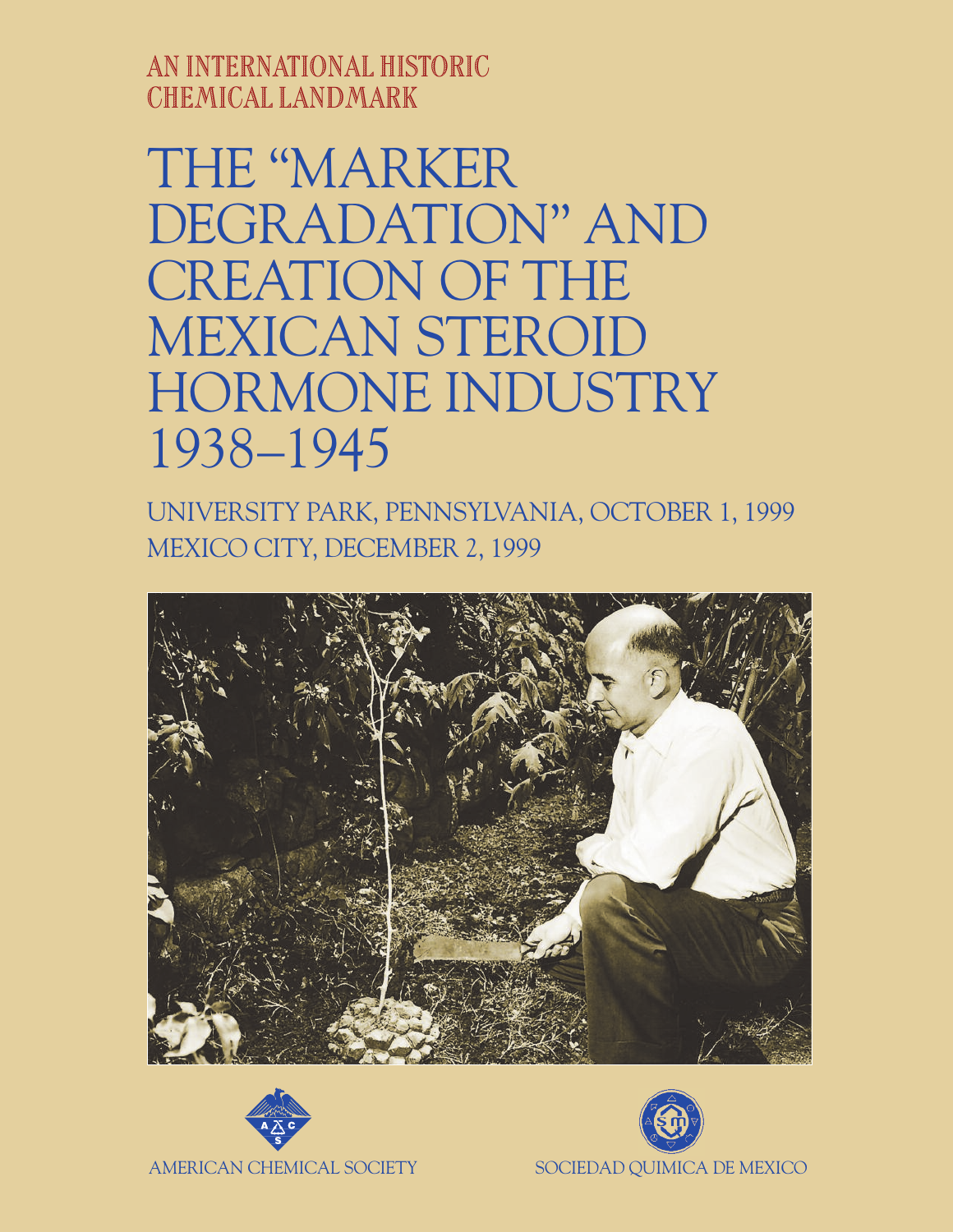

**Several tons of the** *cabeza de negro* **root, which Marker used to make his original three kilograms of progesterone.**

This booklet commemorates the designation of the "Marker Degradation" and Creation of the Mexican Steroid Hormone Industry as an International Historic Chemical Landmark. The designation was conferred by the American Chemical Society and the Sociedad Química de México, learned societies whose aims are to promote the interest of chemists and chemistry and to serve the public interest.

Commemorative plaques will mark the Pond Laboratory on The Pennsylvania State University campus and the site of the Syntex lab-

oratory in Mexico City. The inscriptions read:

"In Pond Laboratory, Russell E. Marker achieved the first practical synthesis of the pregnancy hormone, progesterone, by what now is known as the 'Marker Degradation.' After discovering an economical source of his starting material in a species of Mexican yam, Marker commercialized his process in 1944 at Syntex, S.A., which he founded in Mexico City with Emeric Somlo and Federico A. Lehmann. This low-cost progesterone eventually became the preferred precursor in the industrial preparation of the anti-inflammatory drug cortisone. In 1951, Syntex researchers synthesized the first useful oral contraceptive from Marker's starting material. Syntex and its competitors in Mexico thus became a powerful international force in the development of steroidal pharmaceuticals."

"In 1944, at this first site of Syntex, S.A., in Mexico City, Pennsylvania State College chemist Russell E. Marker accomplished the first industrial conversion of diosgenin (from a Mexican yam) to the pregnancy hormone, progesterone, using chemical reactions now known as the 'Marker Degradation.' Marker, along with Emeric Somlo and Federico A. Lehmann of Laboratorios Hormona, founded the new company. The low-cost progesterone eventually became the preferred precursor in the industrial preparation of the antiinflammatory drug cortisone. In 1951, Syntex researchers synthesized the first useful oral contraceptive from Marker's starting material. Syntex and its competitors in Mexico thus became a powerful international force in the development of steroidal pharmaceuticals."

*Acknowledgments:*

**The booklet was produced by the ACS Office of Communications. Design: Dahlman Middour Design. Copyediting: Kelley B Carpenter, ACS. Photographs courtesy of Carl Djerassi, Pedro A. Lehmann, and The Pennsylvania State University Archives.**

*On the cover:* **Marker with exposed** *cabeza de negro* **root. This photo appeared on the cover of the Aug. 31, 1951 issue of** *Tiempo***, a Mexican publication of Time-Life. Photo by Juan Guzmán**

The American Chemical Society gratefully acknowledges the assistance of those who helped prepare this booklet, including Roy A. Olofson, The Pennsylvania State University, and Leon B. Gortler, Brooklyn College of the City University of New York, who wrote the booklet; James J. Bohning, Wilkes University; and Peter J. T. Morris, Science Museum, **London.**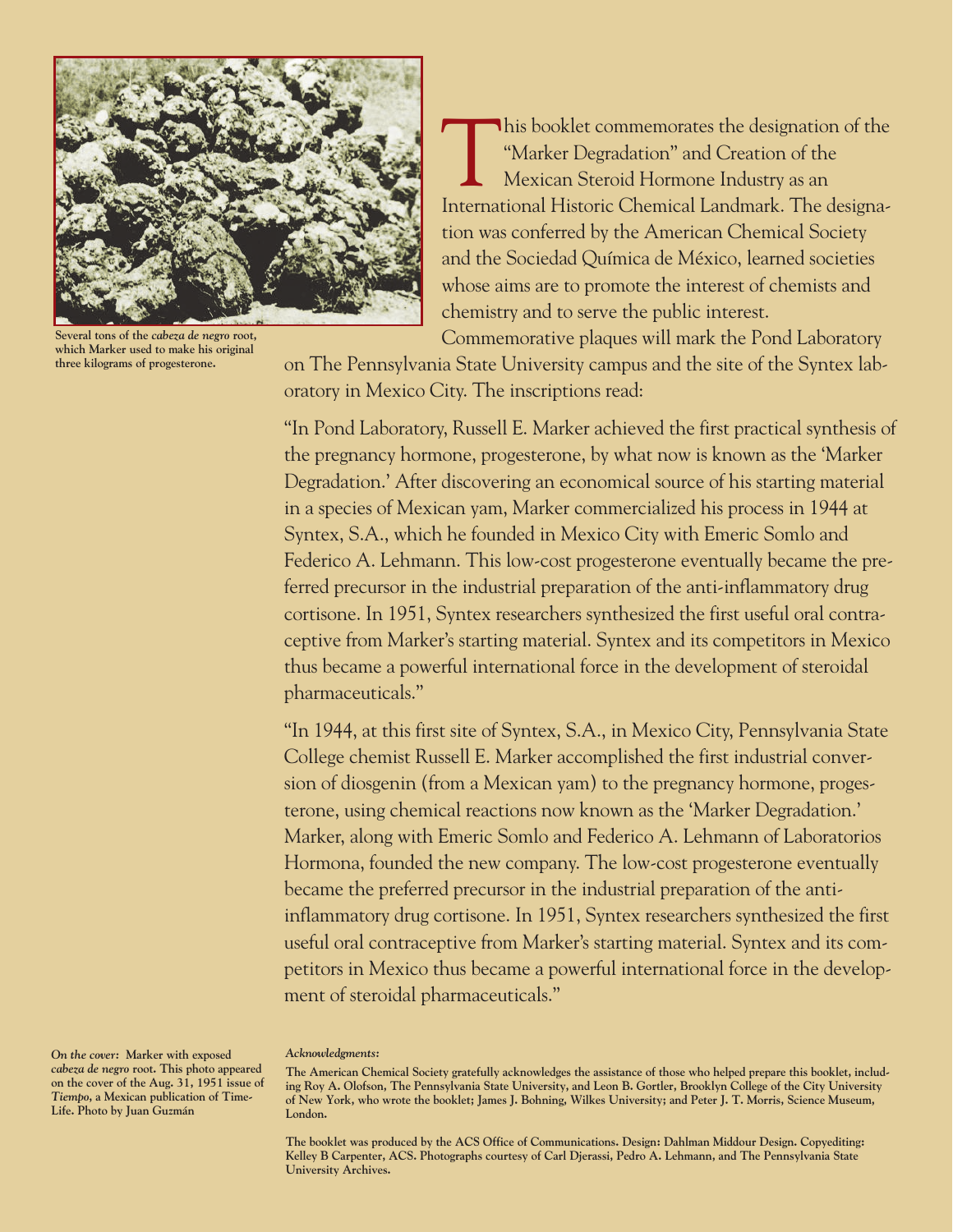# THE "MARKER DEGRADATION"

The Decade of the Sex Hormones—that's how<br>steroid chemists often refer to the 1930s,<br>when the molecular structures of the male steroid chemists often refer to the 1930s, hormone, testosterone, the female hormones, estrone and estradiol, and the pregnancy hormone, progesterone, were determined and first introduced to medical practice as drugs. Much attention was focused on progesterone because of its value in treating various menstrual disorders and preventing certain types of miscarriages; however, its high cost severely restricted its use. The cost of progesterone and other important steroids\* fell drastically in the 1940s with the creation of the Mexican steroid industry. According to Carl Djerassi ("The Father of the Pill"), the "Mexican connection stemmed from the work of one gutsy individualist, Russell E. Marker." More stories have been told about him, "many of them apocryphal . . . than about almost any other chemist."

In 1938, Marker, then a chemistry professor at The Pennsylvania State College (now, University), proposed a remarkable new molecular structure for sarsasapogenin, a plant steroid isolated from sarsaparilla. In Marker's structure, the side chain part of the molecule (the red part of the formula below) is chemically reactive because two oxygens are connected to the same carbon atom. Earlier workers had supposedly confirmed "beyond any doubt" a sarsasapogenin structure in which the side chain was chemically inert. Using this reactivity to advantage, Marker invented a chemical reaction sequence that removed most of the atoms in the side chain. What remained duplicated the side chain of progesterone. (Chemists call such processes "degradations.")

#### THE "MARKER DEGRADATION"



Subsequent chemical modification of the steroid ring system then yielded progesterone itself.

Because of the high cost of sarsasapogenin and the major expense involved in these final manipulations, Marker began a search for a plant steroid of the sapogenin class with a ring structure more like progesterone. He found it in Beth root, a plant of the lily family, which already was being used in a patent medicine called "Lydia Pinkham's



**Marker (right) with Dean Frank C. Whitmore in Pond Laboratory at Penn State. Whitmore (1938 ACS President), who had hired Marker, was the author of the bible of organomercurial chemistry and father of the "carbocation" as a reaction intermediate.**

Compound." Japanese chemists previously had isolated this steroid from a yam of the Dioscorea family and named it diosgenin. As anticipated, when diosgenin was subjected to the "Marker Degradation," progesterone was obtained. However, neither Beth root nor the Japanese Dioscorea was an economical source of diosgenin.

In his search for a better diosgenin source, Marker recruited several botanists and launched extensive plant-collection trips mainly in the southwestern United States. More than 400 species were examined and a dozen new sapogenins were identified and characterized. Then, in November 1941, while in Texas, Marker was paging through a botany text when he saw the picture of a Dioscorea that grew in the Mexican state of Veracruz near Orizaba. The root of this plant, called *cabeza de negro* by the natives, was said to weigh up to 100 kilos.

\* Steroids are fat-soluble compounds with complex molecular structures that occur in almost all living organisms. They always have a ring system of carbon atoms with three 6-membered rings and one 5-membered ring connected to each other. The 5 membered ring can be attached to a side chain of carbon atoms that may be quite long (e.g., cholesterol and diosgenin), short (e.g., progesterone), or even nonexistent (e.g., testosterone, estrone, and estradiol).

1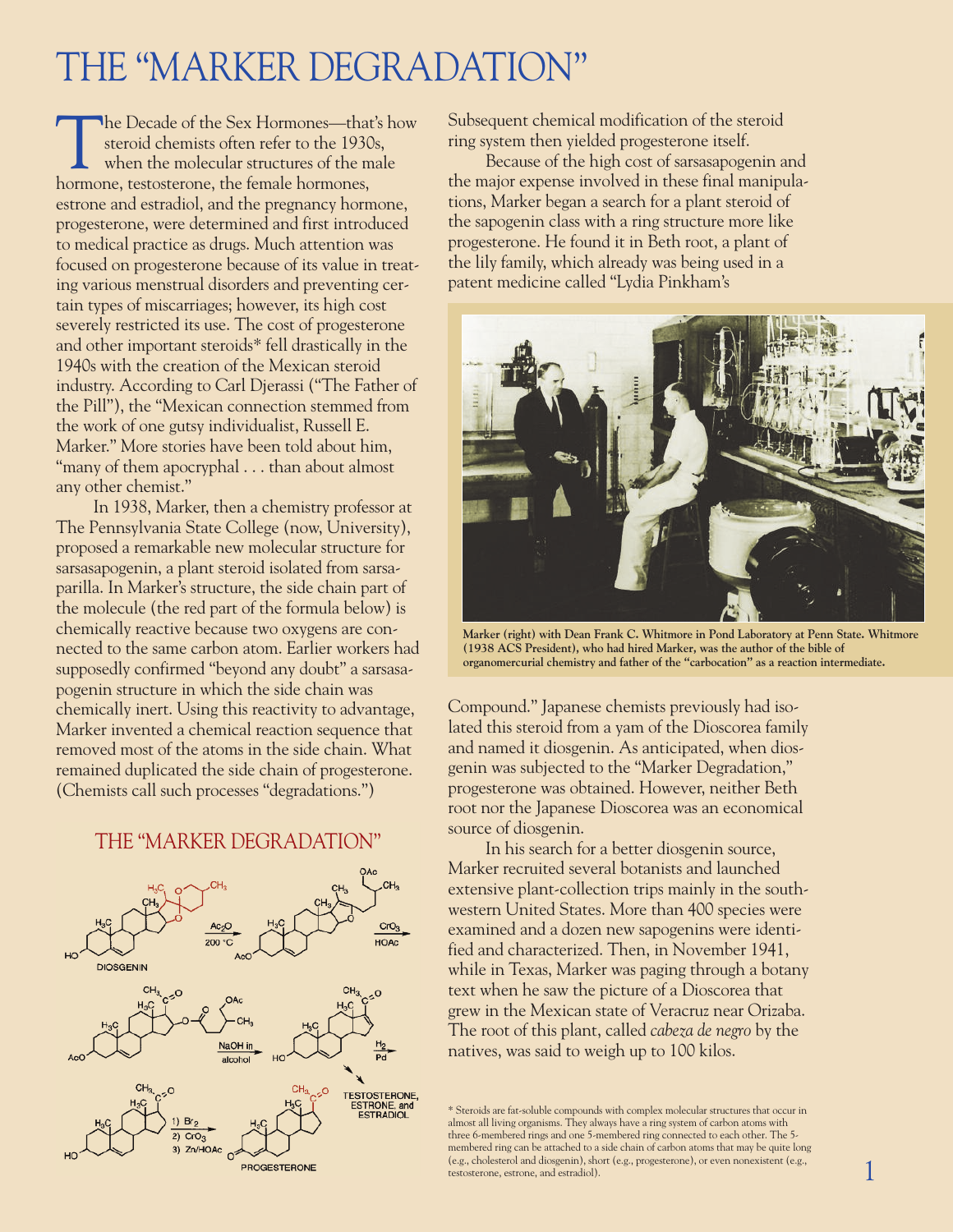### **To Orizaba and Beyond**

When Marker went to Mexico City in January 1942, the U.S. Embassy advised him to leave immediately because of widespread anti-American feeling fueled by World War II. Instead, Marker took a bus to Orizaba, changed to the local bus to Cordoba, and, on the way, recognized the stream described in the botany text. By the stream, he found a country store owned by Alberto Moreno, a native Mexican who did not speak English. Despite the language barrier, Moreno was enlisted to find some *cabeza de negro*. Although Marker had no plant-collecting permit, two large roots in bags soon were loaded on top of the bus to Orizaba. When Marker got there, the bags were gone, but he recovered the larger 50-

> pound root by bribing a local policeman.

Penn State, Marker isolated diosgenin in satisfactory yield from part of the smuggled tuber. Because his research had been funded by Parke-Davis, Marker took the rest of his root to its laboratories in Detroit. There, he repeated his process in an attempt to per-

Back at



**Emeric Somlo (right) and Federico A. Lehmann (left) founded Syntex, S.A. in 1944 with Russell Marker. Syntex became an international stockholder-owned corporation in 1956. Somlo, a Hungarian businessman with a doctorate in law, immigrated to Mexico in 1928 and began a drug import business. In 1933, with war threatening, Somlo brought Lehmann from Germany to start Laboratorios Hormona, in anticipation that it would soon be difficult to obtain drugs from Europe. Lehmann, an M.D. who held a Ph.D. in chemistry, specialized in quantitative pharmacology and endocrinology.**

suade the company to commercialize it. However, Parke-Davis's president refused, because he believed chemical work could not be done in Mexico. Marker's efforts to interest other pharmaceutical houses also failed, and, by the fall of 1942, he was convinced the only path to success"was for me to do it myself."

Marker returned to Veracruz and arranged with Moreno to collect and dry about 10 tons of *cabeza de negro*. In Mexico City, he found a man with a smallscale extractor, who extracted the roots with alcohol and evaporated the extract to a syrup. Next, in return for a third of the product, Marker arranged with a New York friend, Norman Applezweig, to use his laboratory to convert the syrup to progesterone. Marker finished with three kilos valued at \$80 per gram, then the largest lot of progesterone ever produced.



**Marker in the jungle during the filming of a 90-minute Stern TV biographical "docudrama" called** *Die Spur Fuhrt nach Mexico***. Marker served as the consultant for this 1974 German film.**

# **A Steroid Industry in Mexico**

During this period, Marker also tried to interest Mexican entrepreneurs in exploiting his process. Eventually, while looking through the Mexico City telephone directory, he saw a listing for "Laboratorios Hormona, S.A.," a company set up in 1933 by Emeric Somlo and Federico Lehmann, primarily to produce gland extracts. When contacted, Lehmann recognized Marker's name, and because of his background in endocrinology, Lehmann also realized the significance of Marker's proposal. When Somlo arrived, the three agreed to form a company for the production of steroid hormones.

Marker ended his research program at Penn State during 1943 and resigned on December 1. He also told Parke-Davis he would only sign patent applications until that date. When the company delayed until April 1944, Marker refused to assign patent rights to anyone, including himself, thus granting free use of his invention to anyone interested.

In early 1944, the new Mexican company was chartered and named Syntex, S.A. (from Synthesis and Mexico). According to Marker, Somlo was to receive 52% of the shares, Lehmann, 8%, and Marker, 40%, partly in return for his two kilos of progesterone. Working with four unskilled assistants in space provided by Hormona, Marker prepared his first kilo of progesterone by March. Within a year, Syntex was selling progesterone for \$50 a gram.

In May 1945, a rancorous dispute between Marker and his partners over profits and their distribution caused Marker to sever all ties with Syntex and leave the company. Syntex was unable to make more progesterone because Marker not only had done the key operations himself but had coded the reagent bottles and left no directions.

By July, Marker was making progesterone in Texcoco, near Mexico City. His new company, Botanica-mex, was backed financially by Applezweig.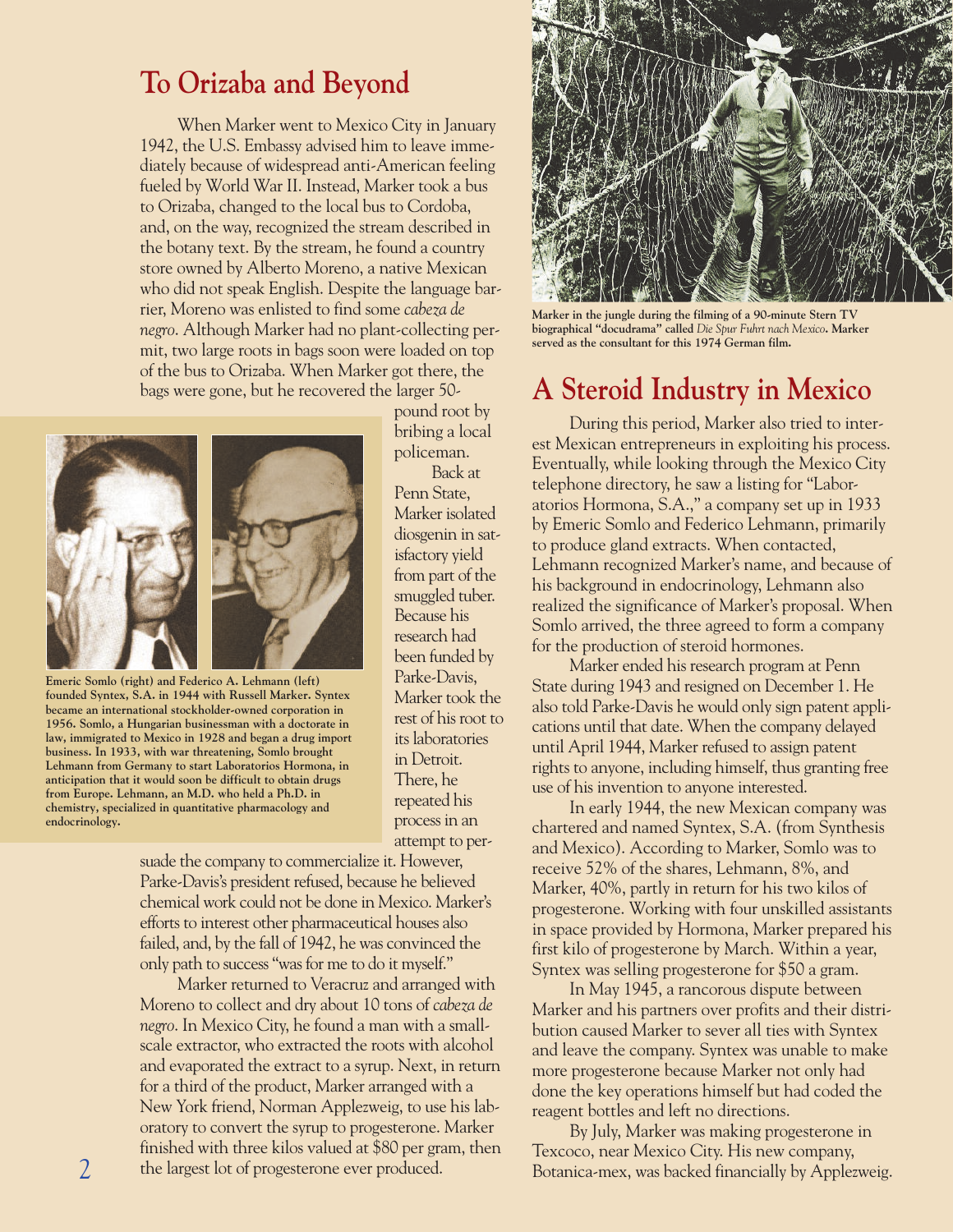Over the next months, several kilos of progesterone were synthesized, but production ceased in March 1946 because of the physical harassment of the workers by unidentified outsiders. Botanica-mex's assets were sold to Gedeon Richter Ltd. With Marker intermittently directing the work, this company started production in Mexico City under the name Hormonosynth. During this time, the *cabeza de negro* was replaced by another yam called *barbasco*, which contained five times as much diosgenin. After Marker retired, the company was reorganized as Diosynth.

## **Syntex Prospers**

After Marker left, Syntex began a frantic search for someone with the knowledge and expertise needed to get the company back into business. They found George Rosenkranz, who had studied at the Swiss ETH and was doing pharmaceutical research in Cuba. After an unusual job interview in which he actually performed a specific chemical reaction without directions, he was hired. A few months after Rosenkranz began work in October 1945, Syntex was again selling progesterone.

Rosenkranz extended the chemistry of diosgenin to the production of testosterone and other steroid hormones (also done by Marker). More importantly, Rosenkranz built a powerful research program at Syntex. In part, this was done by playing a major role in the creation of the "Instituto de Química," where a collaborative organic chemistry research degree was established. He also recruited other Ph.D. chemists for Syntex, including Carl Djerassi and Alejandro Zaffaroni.

## **Cortisone and the "Pill"**

One research program led by Djerassi focused on the conversion of diosgenin to cortisone. Early in 1949, Philip Hench and Edward Kendall at the Mayo Clinic had reported spectacular results from the treatment of rheumatoid arthritis with cortisone. Newspapers featured stories of crippled arthritics dancing in the streets after therapy. The medical community soon recognized the value of cortisone (and cortisol) in the treatment of other inflammatory conditions, but it was too expensive for widespread use. At that time, cortisone could only be made by a laborious 36-step Merck & Co. process that started with desoxycholic acid isolated from ox bile. Syntex completed its synthesis of cortisone from diosgenin; however, this achievement immediately was overtaken by another scientific breakthrough.

In 1951, scientists at the Upjohn Co. introduced a microbiological process, which specifically oxidized progesterone to a product that was easily converted to cortisone. As Rosenkranz later recalled, " . . . in July 1951, I received a phone call from Upjohn asking me whether we would be able to accept an order for 10 tons of progesterone at 48 cents per gram. The going price at the time was in the \$2 range and the quantity was unheard of." Soon, most cortisone was manufactured by Upjohn's process using Syntex progesterone, although the Merck route was improved enough to remain competitive.

Syntex also competed with other drug companies in the hunt for an effective oral contraceptive. Because progesterone prevents ovulation during pregnancy, research focused on the discovery of an orally active progesterone mimic. Using expertise obtained in the conversion of testosterone to estradiol and estrone, along with two important leads from the chemical literature, Djerassi's group designed and, in 1951, synthesized norethindrone, the active ingredient in the first practical oral contraceptive. For many reasons, the first "pill" to be marketed was G. D. Searle and Co.'s norethynodrel,

but norethindrone accounted for more than half of the oral contraceptive market in the 1970s.

By the 1950s, Syntex and its competitors in Mexico\* were producing more than half the sex hormones sold in the United States. Syntex's economic success was matched by its sci-

**Carl Djerassi and laboratory workers at Syntex S.A., Mexico City, 1950.**

entific reputation, which was boosted by a very liberal publication policy. Contributions made by Syntex accounted for more than 30% of all industrial citations in the Fiesers' definitive 1959 monograph, *Steroids*. In 1951, *Fortune* magazine headlined: "Syntex makes the biggest technological boom ever heard south of the border." Considering the impact the Mexican steroid industry would have on world health and culture, *Fortune* greatly underestimated the power of the explosion.

<sup>\*</sup> Besides Diosynth and others, these competitors included Glidden and, later, Laboratorios Julian, the independent institute of Percy L. Julian, Glidden's former research director. Julian's starting material was stigmasterol, a steroid isolated from soybean oil.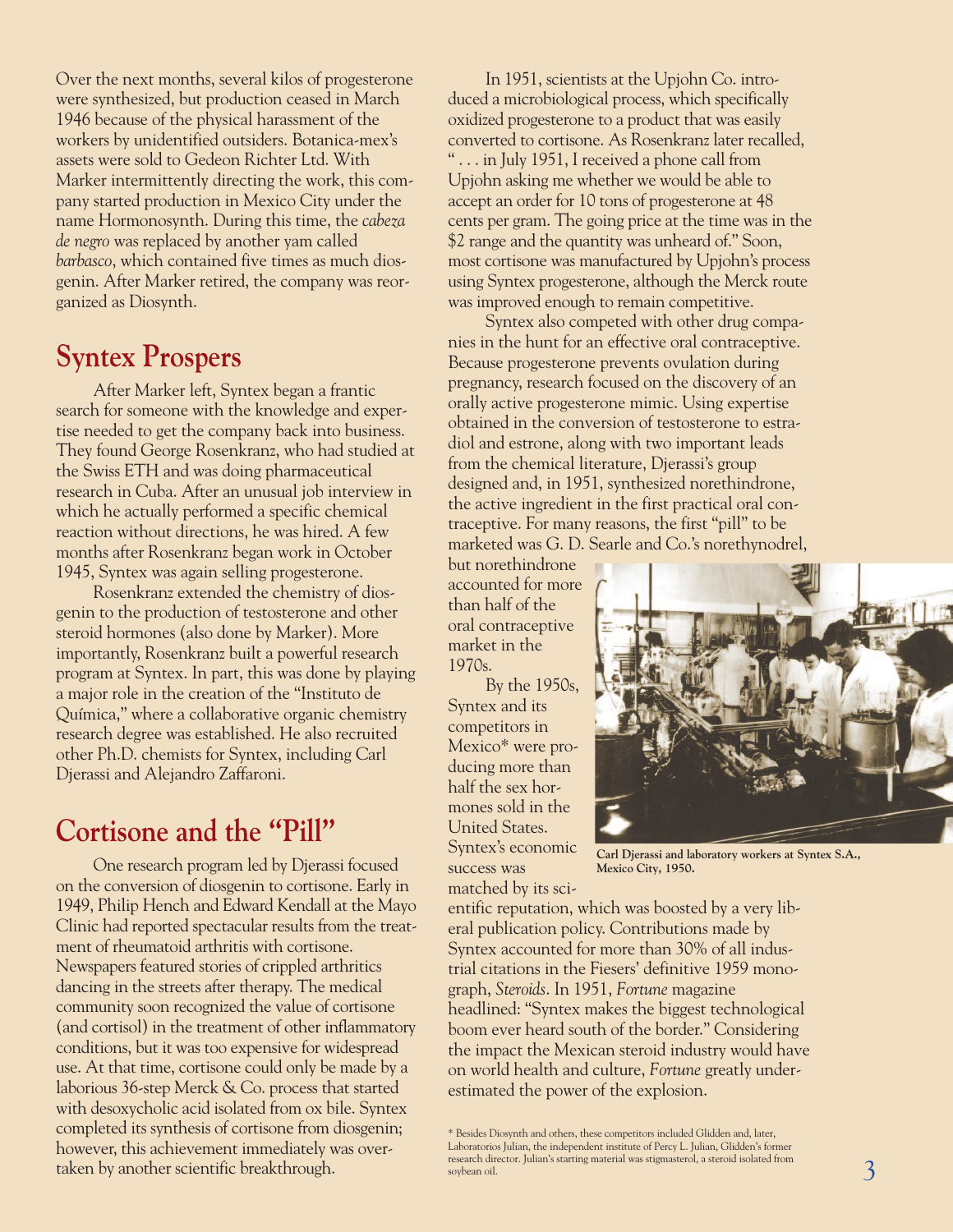# THE LIFE OF RUSSELL MARKER (1902–1995)

ussell Earl Marker was born on his father's farm near Hagerstown, MD, on March 12, 1902. After receiving a B.S. degree in 1923 from the University of Maryland and an M.S. degree in physical chemistry in 1924, he began



doctoral research with Morris Kharasch. Within a year, Marker had completed enough work for his thesis but was told he still needed to take some required physical chemistry courses, which he considered a waste of time. Promised by Kharasch that he would end up as a "Urine Analyst" if he didn't complete these Ph.D. requirements, Marker "accepted his challenge and left the university in June 1925." Later, Kharasch officially

**Russell Marker, 1936.**

approved Marker's thesis on organomercurials and quaternary alkyl hydrocarbons. Although Marker never received a Ph.D. from Maryland, the university awarded him an Honorary Doctor of Science in 1987.

In 1926, Marker married Mildred Collins (1899–1985) and began work at the Ethyl Corp. There, he invented the gasoline "octane number" rating system and, in the process, discovered that increased branching in hydrocarbons reduced knocking. The oil refining companies immediately retooled their processes to maximize branch chain hydrocarbons to improve gasoline quality.

By 1928, Marker believed he had enough hydrocarbon experience and began research with P. A. Levene at the Rockefeller Institute. Over the next six years, Marker did enough research for 32 papers on optical rotation and molecular configurations. By 1934, Marker wanted to change his focus to steroid research. When Levene refused, Marker accepted a position funded by Parke-Davis at The Pennsylvania State College.

During 1936–1937, Parke-Davis sent Marker a steroid extract from the urine of pregnant cows and mares. From this, he isolated pregnanediol, which he converted by known chemistry to 35 grams of progesterone (then, the most ever produced in one lot). Over the next six years at Penn State, Marker and his small research group did most of his celebrated research. Parke-Davis provided annual funding that eventually reached \$10,000. Ultimately, more than 160 papers in the steroid area were published. In 1944, Marker cofounded Syntex and, in 1945, Botanica-mex. In 1949, his report that botogenin should be the best cortisone precursor received wide publicity.

Soon after that, Marker retired from chemistry and essentially disappeared. Although sporadic sightings occurred, he often was reported to be dead or "in an insane asylum." After retirement, Marker actually spent most of his time in Mexico City and at home in State College, PA. He became interested in three great 18th-century silversmiths and began commissioning Mexican reproductions of their works. To guarantee that each piece was correct, he spent much time in museums and other collections.

Marker reentered public life in 1969 to accept an award from the Mexican Chemical Society at the VI International Symposium on the Chemistry of Natural Products in Mexico City. Other awards followed, including one at the 1975 Chemical Congress of North America. Marker also was rediscovered by the popular press and featured in articles, documentaries, and even a 90-minute German TV biographical "docudrama." In later life, his philanthropies included an endowed professorship at Penn State and several endowed lecture series at Penn State and the University of Maryland. Marker died March 23, 1995.



**Marker in Mexico in the 1970s with 18th-century French silver reproductions, which he commissioned. Duplicates of many of the pieces (63 commissioned by 1968) are in other collections. Of the two Tomas Germain bowls pictured, one duplicate was sold to John Wayne, and the taller one was presented officially to President Nixon during a trip to Mexico.**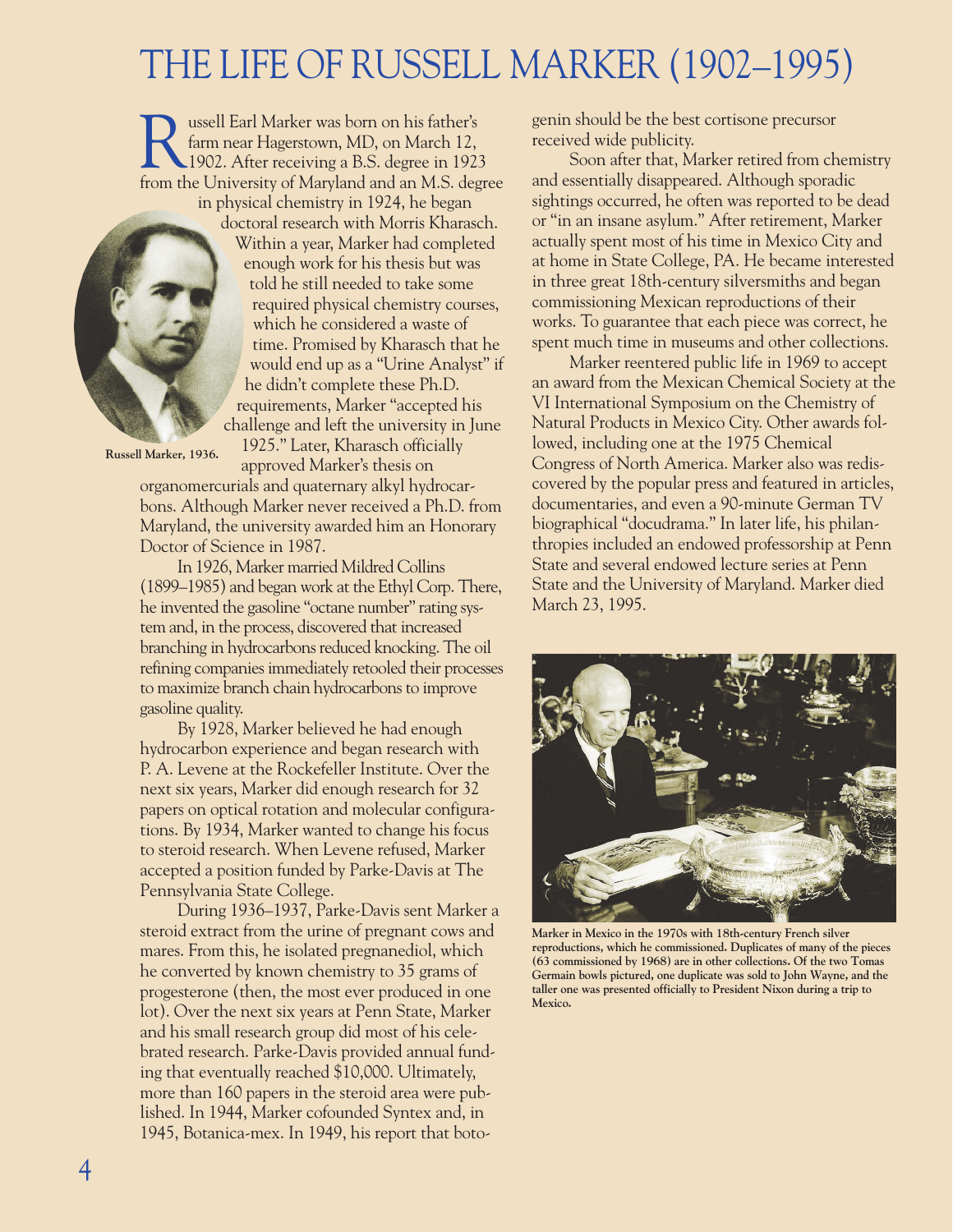### FURTHER READING

N. Applezweig. *Steroid Drugs*; McGraw-Hill: New York, 1962.

Bernard Asbell. *The Pill: A Biography of the Drug That Changed the World*; Random House: New York, 1995.

Carl Djerassi. *The Politics of Contraception*; W. W. Norton: New York, 1980.

Carl Djerassi. *Steroids Made It Possible*; American Chemical Society: Washington, DC, 1990.

L. F. Fieser; M. Fieser. *Steroids*; Reinhold Publishing: New York, 1959.

Mexican Hormones: Syntex makes the biggest technological boom ever heard south of the border. *Fortune* **1951**, *43*, May, p. 87.

Margaret B. Kreig. *Green Medicine: The Search for Plants that Heal*; Rand McNally: Chicago, 1964.

P. A. Lehmann F.; A. Bolivar G.; R. Quintero R. "Russell E. Marker, Pionero de la industria de los esteroides," *Revista de la Sociedad Química de México*; **1970**, *14*, 133–144. A shorter, English translation can be found in:

P. A. Lehmann F.; A. Bolivar G.; R. Quintero R. "Russell E. Marker: Pioneer of the Mexican steroid industry," *Journal of Chemical Education* **1973**, *50*, 195–199.

Russell Marker. "The Early Production of Steroidal Hormones," *CHOC News* **1987**, *4* (2), 36.

Two issues of *Steroids*, *57* (8), **1992** and *57* (12), **1992**, were dedicated to papers delivered at the 1991 Symposium on the History of Steroid Chemistry. Papers of particular interest to this landmark from that symposium are Pedro A. Lehmann F., "Early history of steroid chemistry in Mexico: The story of three remarkable men," *Steroids* **1992**, *57*, 403–408; George Rosenkranz, "From Ruzicka's terpenes in Zurich to Mexican steroids via Cuba," *Steroids* **1992**, *57*, 408–418; Frank Colton, "Steroids and 'the Pill': Early steroid research at Searle," *Steroids* **1992**, *57*, 624–630; Carl Djerassi, "Steroid research at Syntex: 'the Pill' and cortisone," *Steroids* **1992**, *57*, 631–641; Alejandro Zaffaroni, "From paper chromatography to drug discovery," *Steroids* **1992**, *57*, 642–648.

Interview with Russell Marker on April 17, 1987, conducted by Jeffrey L. Sturchio. Chemical Heritage Foundation Archives, Philadelphia.

The Russell Marker Collection; Archives of The Pennsylvania State University.

### THE HISTORIC CHEMICAL LANDMARKS PROGRAM

The Historic Chemical Landmarks Program recognizes our scientific and technical heritage and encourages the preservation of historically important achievements and artifacts in chemistry, chemical engineering, and the chemical process industries. The program helps to remind chemists, historians, students, and teachers of how chemical discoveries are made, developed, and exploited for the benefit of people.

A historic chemical landmark represents a distinctive step in the evolution of chemical science and technology. Designations of sites and artifacts note events or developments of clear historical importance to chemists and chemical engineers. Collections mark the contributions of a number of objects with special significance to the historical development of chemistry and chemical engineering.

The American Chemical Society started a National Historic Chemical Landmarks Program in 1992, which has been extended internationally as part of the 1999 International Chemistry Celebration. The Sociedad Química de México has joined the American Chemical Society in honoring the "Marker Degradation" and Creation of the Mexican Steroid Hormone Industry as an International Historic Chemical Landmark, the fifth designation under the international arm of this program.

For further information about the Historic Chemical Landmarks Program, please contact the American Chemical Society, Office of Communications, 1155 Sixteenth Street, NW, Washington, DC 20036, USA; telephone: 800-227-5558, ext. 6274; e-mail: nhclp@acs.org.